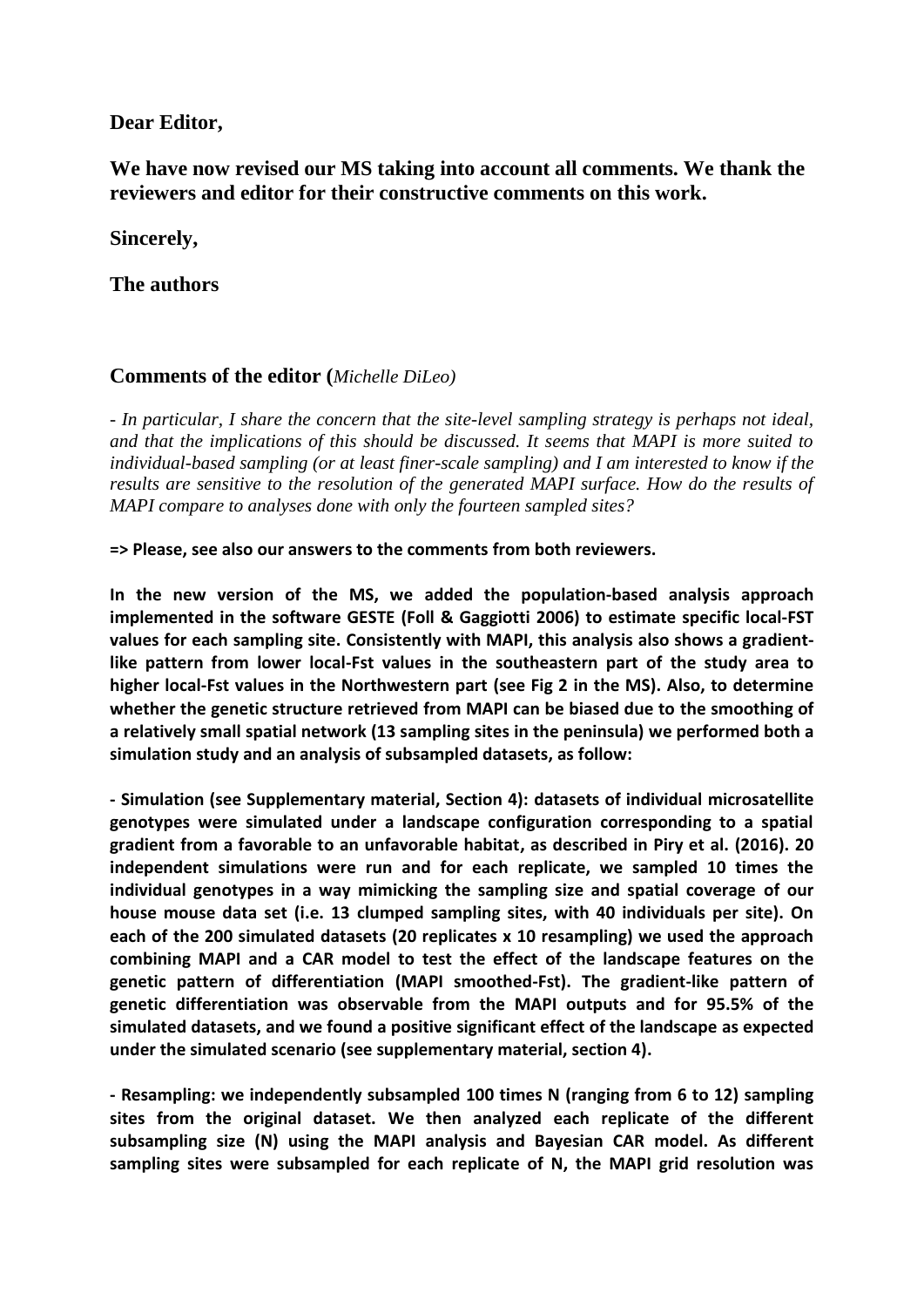**determined independently for each subsampling scheme by setting the 'beta' parameter to 0.25 in respect of the Nyquist-Shannon sampling theorem under a situation of random sampling (different samplings = different grids). The main effects observed from the complete dataset were observable even with N = 6 sampling sites: gradient-like pattern in genetic differentiation and high posterior probability for a negative effect of the variables "Connection" and "Industrial" and positive effect of the variables "Vegetation", "Residential" and "Built-up".**

**Although the sampling size and coverage of the house mouse dataset is not ideal, we believe that MAPI remains quite efficient in retrieving the main genetic structure because it is well-marked and quite simple: gradient-like pattern with a high level of genetic differentiation. Both the simulation and resampling analysis are mentioned in the Material and method and Results section of the new MS, and detailed in Supplementary material, section 4.** 

*- Second, I echo the reviewer comment about the ability to tease apart the effects of historical versus contemporary aspects of the cityscape. It seems that these variables would be correlated, and it should be made abundantly clear to the reader how this problem was considered. I suspect that if there were no problems with collinearity, this might be easily addressed by reporting pairwise correlations and variance inflation factors for all variables.*

**=> We do agree that the intensity and meaning of the correlations between our explanatory variables was not properly addressed in the previous version of the MS. In the new version, we first analyzed the correlation between the land cover variables describing the current cityscape using a spatial PCA. This analysis was done using a 100m resolution raster derived from Borderon et al. 2014. We also provide historical information on the development of the city since the colonial period to these days (see Supplementary material, section 1). Based on both, we merged some classes of land cover as they are spatially highly imbricated (at a resolution finer that what can be retrieved from the MAPI analysis with the sampling size at hand) due to historic urbanization policies. Second, we also analyzed the relationships between genetic estimates (population-based and pairwise estimates - see our answer to the comment below) and cityscape features using a Random Forest approach. We used two different RF algorithms in order to test the significance of the most important predictors and to compute conditional permutation importance for each variable in order to account for potential multicollinearity effects. For the pairwise estimates (MAPI smoothed-Fst) we first trained the RF algorithm on 50% of the data (MAPI cells) and then used the resulting model to predict smoothed-Fst within the remaining 50% of the cells. The accuracy of the model was quite high supporting that, if not exhaustive, our cityscape variables are clearly important factors to understand the genetic structure of the house mouse. For all RF analyses, we used different parameter values (seeds for the computation in R and mtry value, which set the number of variable to use for splitting at each node) as recommended when dealing with correlated predictors. Results from RFs were very consistent with those from the CAR model and further allowed to discuss the role of each variable and pint point possible collinearity and/or local effects in the CAR model.**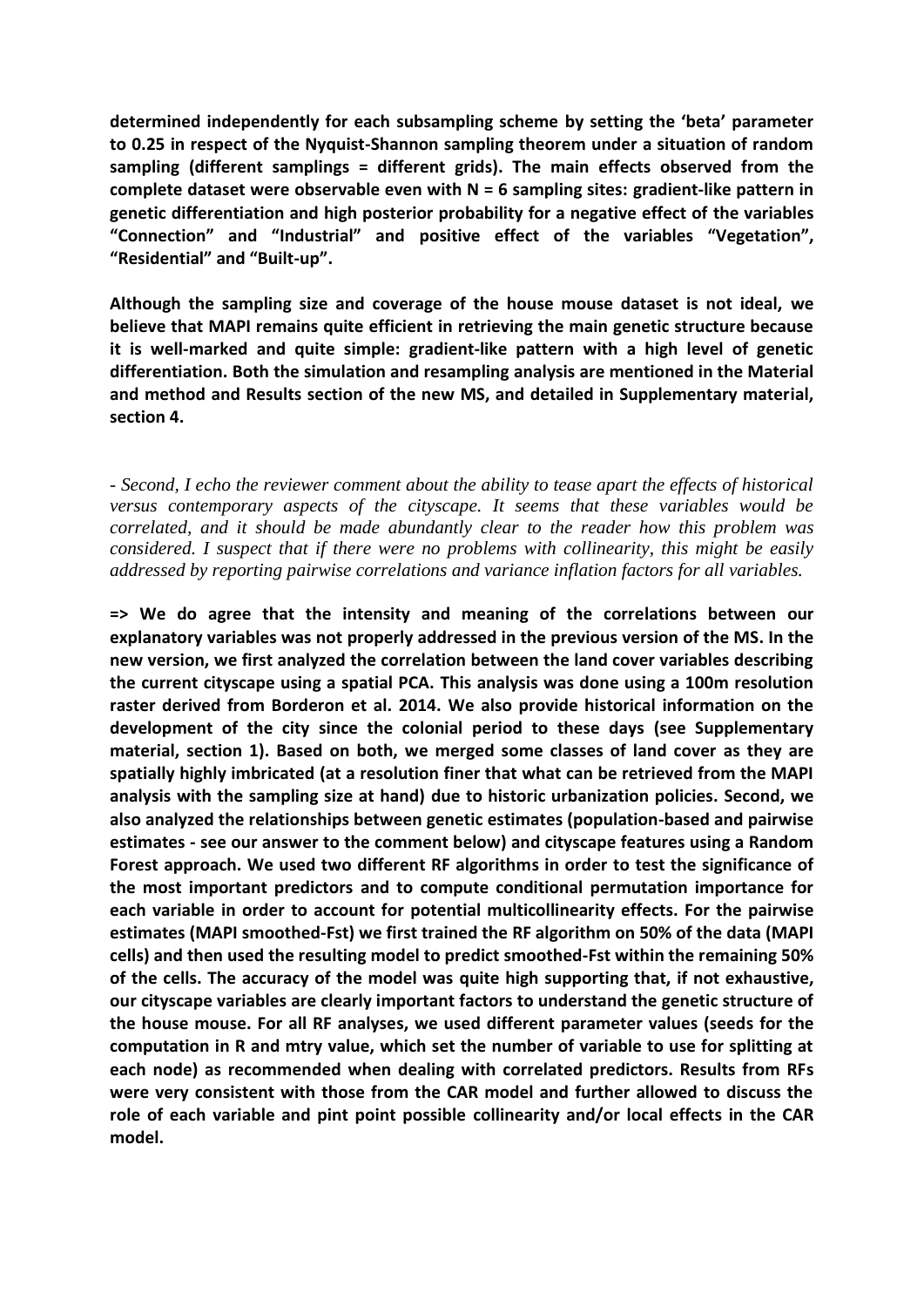*- Third, I agree that the discussion could use some work and that too much space is reserved for discussing the colonization history, which in my opinion is not the main or most interesting message of the paper.* 

### **=> We shortened the discussion on the colonization history and rewritten most of the discussion in the light of the new results.**

*Finally, I would be interested to see if genetic diversity correlates with the same aspects of the cityscape compared to genetic differentiation. Genetic diversity and differentiation can be driven by different processes and I think both are important when considering the practical applications of this work. I understand that with 14 sites you are limited to what can be included in a single model, but does genetic diversity show any strong univariate relationships with cityscape features beyond just the European settlement vs ancient village dichotomy?*

**=> We do agree that this is an important point. In the new version of the MS, we explored the relationships between local cityscape variables (current and historical) and populationbased genetic estimates (allelic richness, expected heterozygosity and local-Fst (computed with the program GESTE) using: 1) Spearman pairwise coefficient for all pairs of variables and, 2) Random Forest approaches (including conditional RF that better handle multicollinearity). Local cityscape features were computed within nested circular buffers of radius equal to 300m, 600m, 1000m and 1500m and centered on the barycenter of the individual coordinates at each site. The variable values within any buffer "i" with a radius superior to 300m (smaller buffer) was computed as the difference between the values of the variables computed within the buffer "i" and within the buffer nested within "i". The historical variable "Connection" was among the best predictors for all buffer sizes for both the allelic richness and the local-Fst. Other important predictors included the variable "Vegetation" and "Built-up", the former being identified among the most important variables for buffer sizes of 600 and 1000m and the latter at 1000m only. For Hs, the best predictors included the variables "Industrial" (for the three largest buffers), "Vegetation" (for the two largest buffers) and "Residential" (for the 1000m buffer). We address possible explanations for this difference in the new version of the discussion.**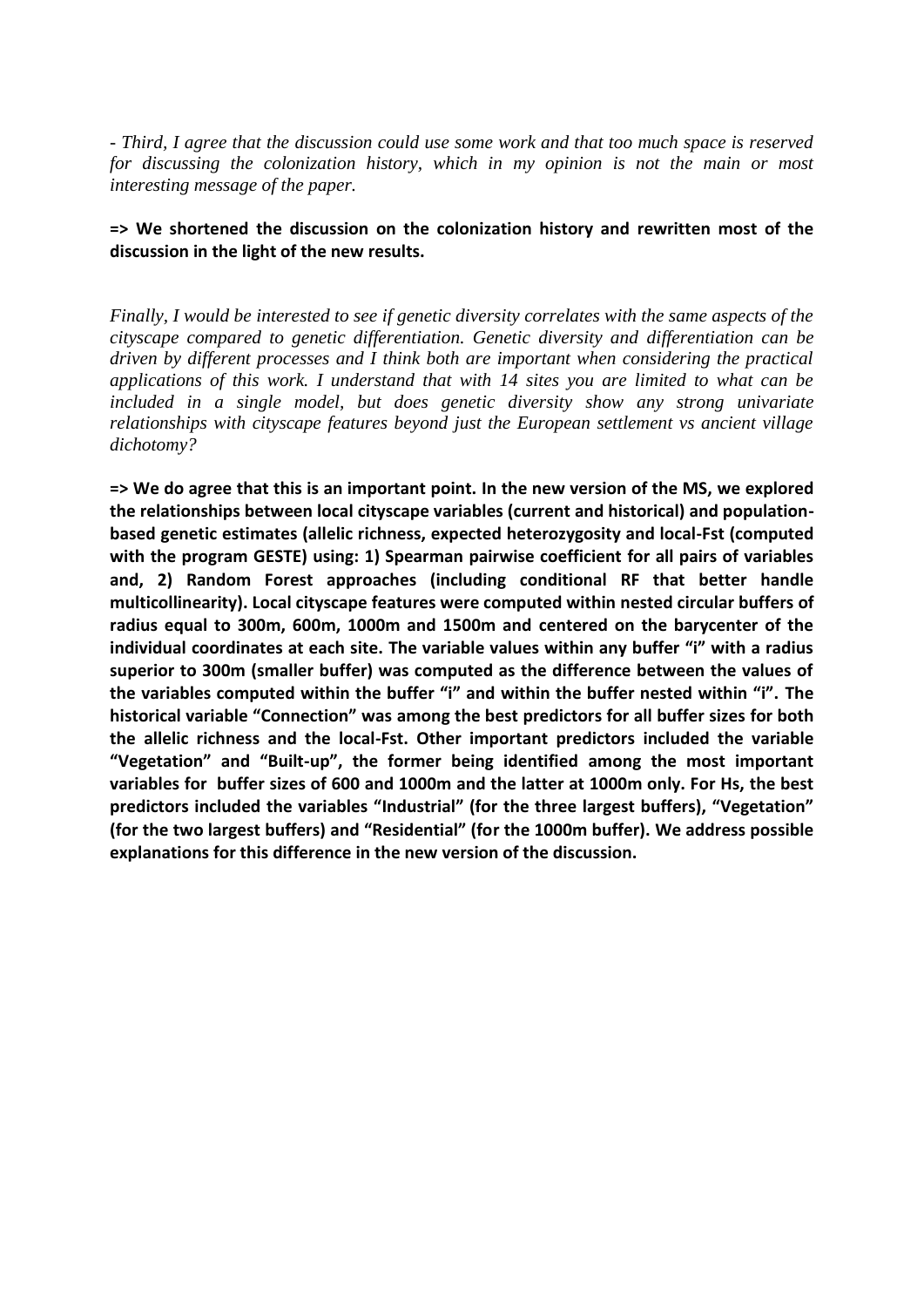# **Review 1**

*#1- my major concern is regarding the spatial distribution of sampling, which was focused in few sampling points giving a clustered sampling for a species that rather is likely found all over the city. I would like that the authors explain/address how their choice of sampling may bias results of an analysis that is based on building an spatial planar network that estimates spatial variations in pairwise genetic differentiation. The authors mentioned the challenges of sampling in this type of studies but did not mention the potential bias it can bring for landscape genetic analyses.* 

**=> MAPI is a smoothing procedure, which, indeed, performs better when the sampling size and, more especially, the spatial coverage is high. The sensitivity of MAPI to the sampling scheme, especially spatial gaps and sampling size, was addressed in the paper describing the MAPI method (Piry et al. 2016) using individual genotypes data sets simulated considering various demographic models or landscape configurations. All results of these simulation studies are available at:** 

**[https://www1.montpellier.inra.fr/CBGP/software/MAPI/index.html.](https://www1.montpellier.inra.fr/CBGP/software/MAPI/index.html)**

**The main conclusions from this study were:**

**1) when analyzing highly irregular samplings (with large gaps), the method can detect a few areas of genetic discontinuity as the cells located within these spatial gaps are only informed from long-distance connections. However these "artifacts" are generally small in terms of surface and mainly located on the border of the study area.** 

**2) when decreasing, the sampling size, the probability to detect a significant effect of landscape features also decreases (using a similar CAR model as for the house mouse dataset).**

**However, we do agree that the "population-based" sampling of 13 sampling sites (the island of Gorée was not included in the MAPI analysis) is lower, in terms of sampling size and spatial coverage that the situations of sub-sampling analyzed in Piry et al. (2016). In the new version of the MS, we evaluated whether the observed genetic structure can be biased due to the smoothing of a relatively small spatial network. To do so, we first compared the genetic structure retrieved from MAPI to the one obtained from the population-based approach implemented in the software GESTE, which estimates specific Fst values for each local population. Second, we used datasets of individual microsatellites genotypes simulated under a landscape configuration corresponding to a spatial gradient from a favorable to an unfavorable as described in Piry et al. (2016) (the simulation setting is presented section 4 of the new supplementary material). 20 independent simulations were run and for each replicate, we sampled 10 times the individual genotypes in a way mimicking the sampling size and spatial coverage of our house mouse data set (i.e. 13 clumped sampling sites, with 40 individuals per site – see Table 2). On each of the 200 simulated datasets, we applied the approach combining MAPI and a CAR model to test the effect of the landscape features on the genetic pattern of differentiation (MAPI smoothed-Fst). For 95.5% of the simulated datasets, we found a positive significant effect of the landscape as expected under the simulated scenario. None of the simulated datasets showed an unexpected significant negative effect. Third, we subsampled our dataset to**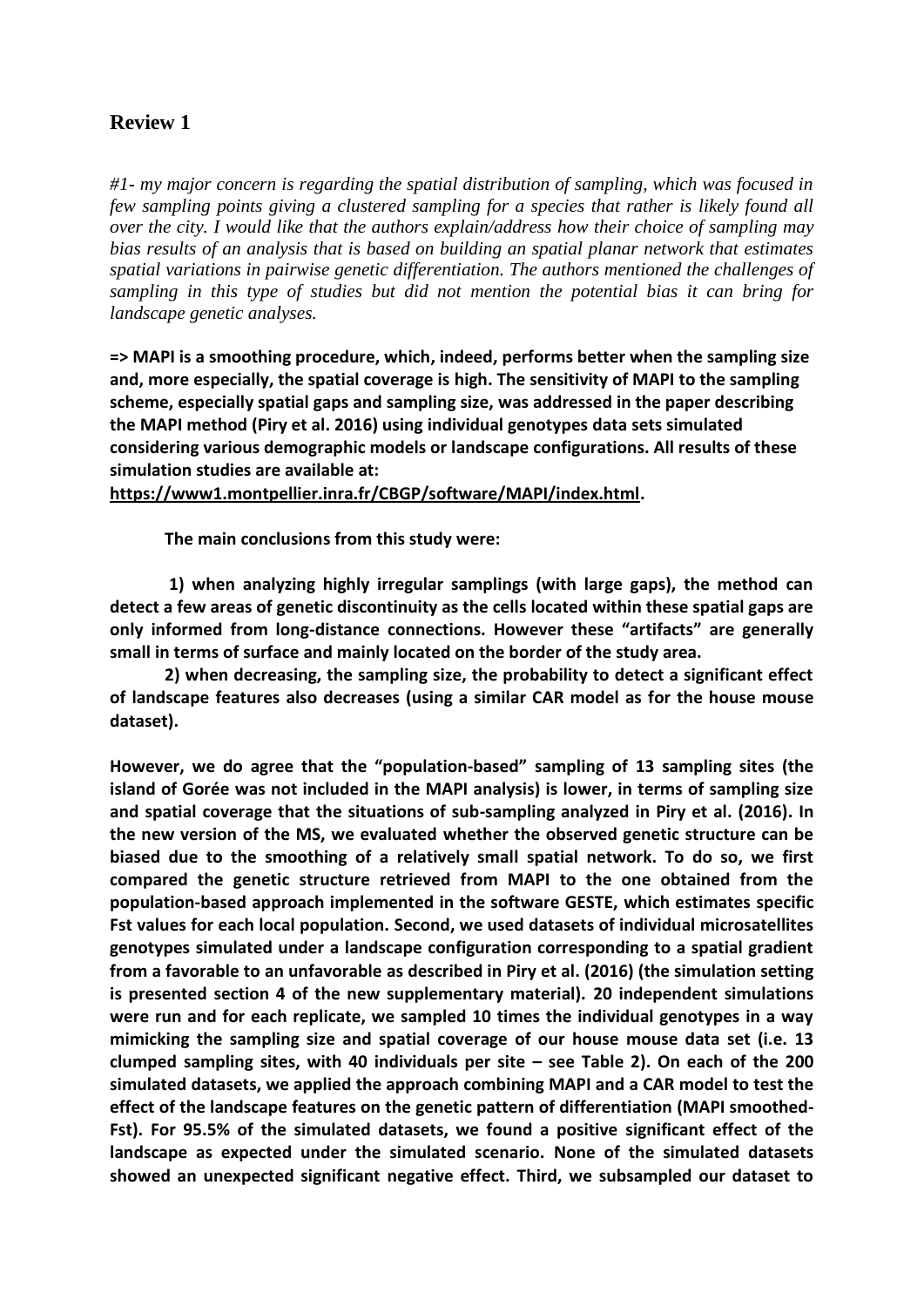**evaluate whether the observed genetic structure would change as a function of the number and localization of the sampling sites. To do so, we independently subsampled 100 times N (ranging from 6 to 12) sampling sites from the original dataset. We then analyzed each replicate of the different subsampling size (N) using the MAPI analysis and the Bayesian CAR model. As different sampling sites were subsampled for each replicate of N, the MAPI grid resolution was determined independently, which means that the shape and resolution of the grid varied across the replicates.**

**The main results of these new analyses are:**

**1) Similarly to MAPI, the mapping of local-Fst estimates from GESTE showed a gradient-like**  structure, from the lowest  $F_{ST}$  values estimated for the populations located in the South-Eastern part of the study area to the highest  $F_{ST}$  values estimated in the populations **located in the North-Western part.** 

**2) When combining MAPI and the CAR model to analyze the 200 simulated datasets considering a gradient from a favorable to an unfavorable habitat, we observed the expected significant positive effect of the landscape value for 95.5% of the replicates. None of the remaining datasets showed an unexpected negative effect.**

**3) The main effects retrieved from the CAR model (complete model with all variables – see Table 3 in the MS) applied the complete dataset were also observable when analyzing the subsampled datasets, even with N = 6 sampling sites: high posterior probability for a negative effect of "Connection" and "Industrial" and positive effect of "Vegetation", "Residential" and "Built-up".**

**We do agree that results should be interpreted very carefully when MAPI is run on datasets with low sampling size and spatial coverage. In such situations, carrying out a simulation study, as we have now done in the new version of the MS, is probably one of the most efficient ways to assess the robustness of the method. This being said, we do believe that, in the present study, MAPI is quite efficient despite the low sampling size and coverage because the level of genetic differentiation is high (as often observed for commensal rodents) and the main spatial structure of genetic variation is well-marked and quite simple (gradient-like pattern). MAPI would likely be a lot less efficient in retrieving more complicated or subtle genetic structure without increasing significantly the size and spatial coverage of the sampling. We now address this point in the discussion.**

*#2- Abstract: - Archetypal commensals: consider using other term, I don't think this is clear for everyone - Remove in mice - I think to be more precise instead of analyzing the influence of historical and current features on genetic structure, it`s on genetic differentiation as the analyses requires genetic distances which are a proxy of gene flow. I don't find the last sentences of the abstract regarding methods and results very useful, please be more specific on what type of analyses were carried and mention the most important results.*

**=> We replaced "archetypal commensals such as rodent pests" by "synanthropic rodents" and removed "in mice". We keep "genetic structure" as we know analyze the relationships**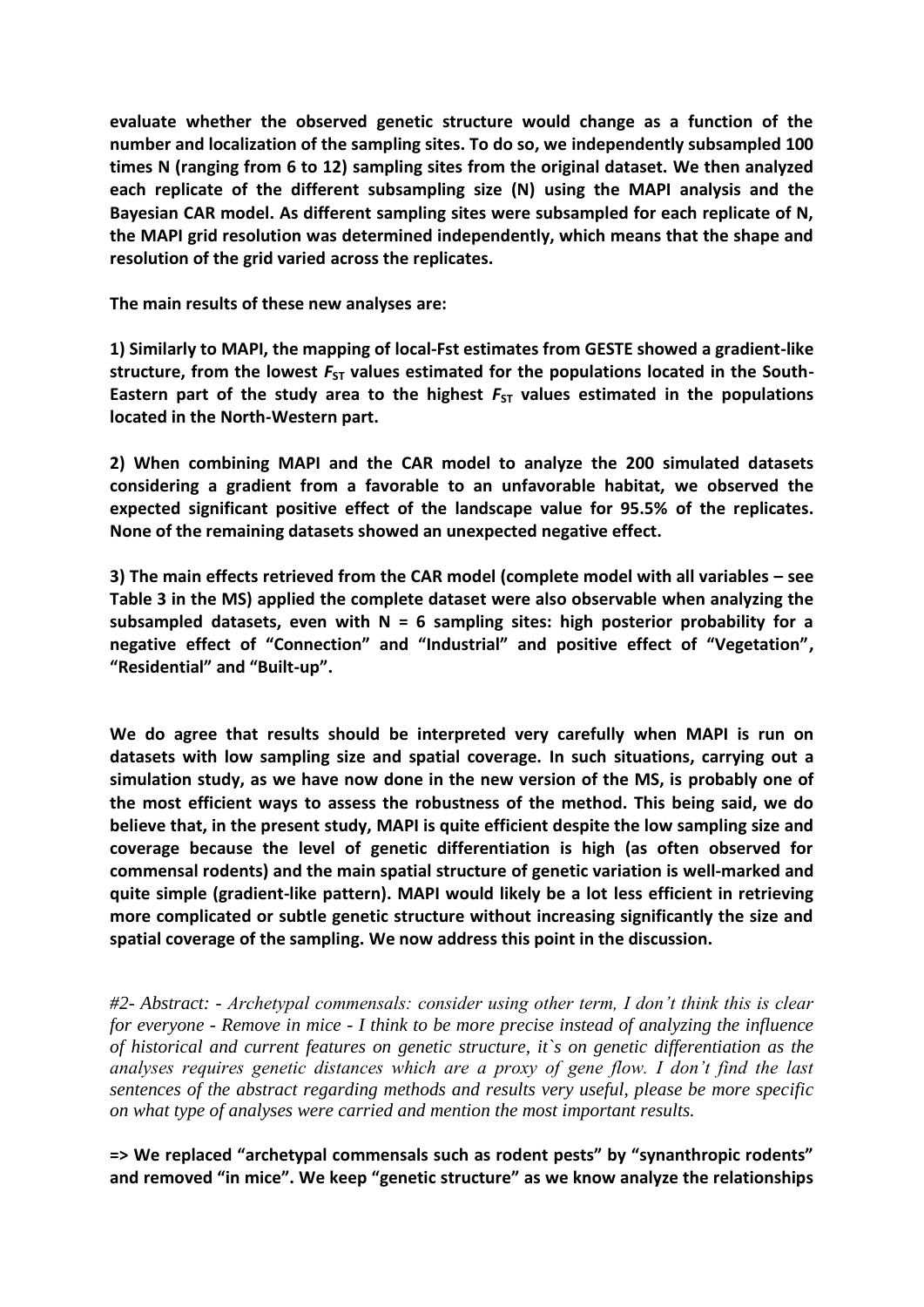**between cityscape feature and genetic diversity and differentiation. We have modified the last sentences of the abstract in order to be more specific about the analyses and about the results obtained.** 

*#3- Introduction: - In the first it is mentioned that urbanization leads to genetic isolation, but there are already evidence showing that species can adapt and be benefited for urbanization processes, thus I think this paragraph needs a better overall framework, especially since the focus is on a species that has somehow benefited and demographically expanded due to urbanization.* 

**=> We agree with the reviewer. The paragraph has been clarified.**

### Methods:

*#4- The last paragraph of the section regarding classification of urban maps and cover classes can be shortened by omitting the details of all existing cover classes, which as explained later not all were explained. It would be more useful to know why the six-classes of urban habitats based on socioeconomic profiles were used, that is, which are the biological relevance for the dispersal or occurrence of the species? Also, I don't have much clear if all vegetation types were considered just as one class, and if it is, does it mean that the species does not have any preference for a specific type of vegetation?*

**=> We have now clarified how socio-economic features of the urban habitat may be related to rodent infestation in the introduction. The different classes of land cover used in the analyses are now more detailed in the method section and presented in Table 1 and Figure 1. We also provide complementary information on the urbanization process in the section 1 of the supplementary material. The different classes of "Vegetation" from Borderon et al. (2014) mainly distinguished between areas with dense vegetation and areas mixing vegetation and bare ground. These two types of habitats are not favorable to the house mouse, which is strictly commensal in Senegal, and are very likely to have the same effect on population dynamics (density gaps and/or dispersal barrier). This is why we merged these classes into a single class called "Vegetation" that we considered as a proxy of the localization of unfavorable habitats for the house mouse. For the sake of clarity, in the revised version, we simplified the description of this land cover class.**

### *#5- Why the number of 20 samples as target?*

**=> In population genetics, a local sample size of 20 is often considered as the minimum number enabling to obtain valuable estimates of genetic diversity given the observed level of polymorphism. The target here was to try catching at least 20 individuals but in most cases this minimal number was largely exceeded (mean number of individual per locality = 37; see Table 2).**

*#6- Also, it is not specified if adults or juveniles were collected and if the species is easily distinguished from other rodent fauna in the city.* 

**=> This has been specified in the revised version.**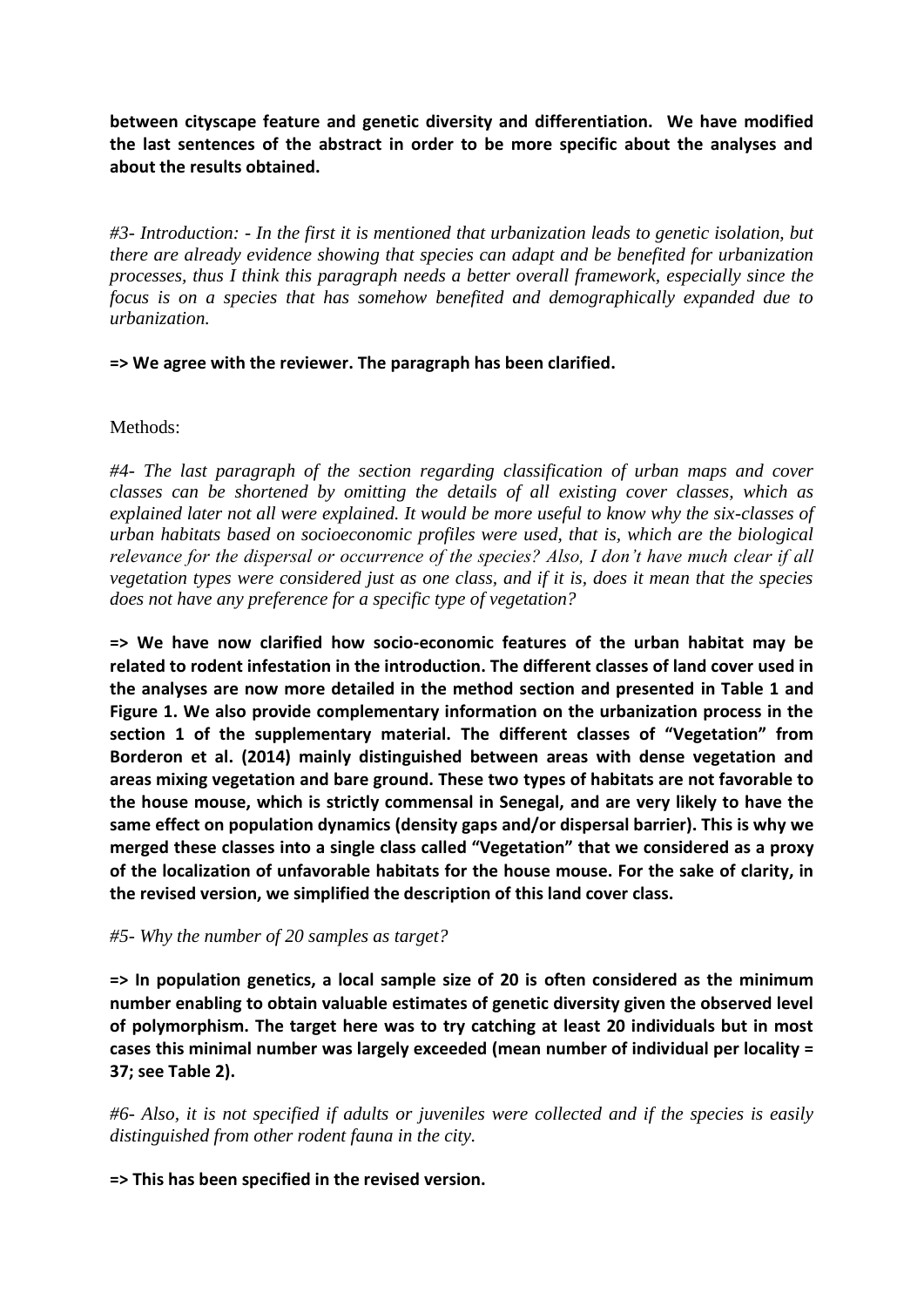*#7- Specify the base pairs amplified for the D-loop*

#### **=> Done**

*#8- Mitochondrial analysis: It is not clear with how many sequences the haplotype network was constructed. In the introduction it is mentioned that the D-loop data was also used to investigate the geographic origin of the house mouse with data from its entire distribution, so I don't have clear if the haplotype network was the only analyses performed to address this objective. I think performing phylogenetic trees are also needed for answering this.* 

**=> As was indicated in the MS, the haplotype network was performed on haplotypes from Senegal exclusively (those obtained in this study and those of Lippens et al. 2017). We have now also specified in the revised version that the haplotypes found in this study were from the same haplogroups that those already evidenced for the house mouse in Senegal in Lippens et al. (2017). We thus refer to the haplotype tree already presented in Lippens et al. (2017), in order to discuss about the geographical origin of house mice from Dakar.** 

*#9- Microsatellite analyses: (1) For what specific purpose the kinship coefficient was estimated? For performing landscape genetic analyses is important to eliminate related samples (sibs, half sibs), which I think can be better evaluated with other software, such as CERVUS.* 

**=> CERVUS is dedicated to parentage analyses and it would require having a large proportion of putative parents and offspring in the dataset. The kinship coefficient was estimated to evaluate whether heterozygote deficiencies found in the dataset may be due to the oversampling of closely related individuals (i.e. family effect) or from the pooling (i.e, individuals sampled within a site are considered as a population in the sense of population genetic theory) of individuals sampled from different social groups. Such pooling for social species can lead to positive Fis values - see Parreira & Chikhi 2015). Here the observed within-site heterozygote deficiencies are more likely due to the second hypothesis as we do not observe high level of relatedness. We further detailed this point in the new version of the MS.**

*#10- (2) Accuracy of effective population size estimates depends highly on sample size, does n=20 is enough to obtain accurate estimates given than this species is quite abundant where it occurs?* 

**=> Ne was estimated from more than 20 individuals for all but one locality (see Table 2). Although Ne estimates of a few dozen individuals is not unrealistic for the house mouse due to its social system (Linnenbrink et al. 2018), we do agree that the confidence intervals are quite large and that it is difficult to interpret the differences between the sampling sites. For these reasons we removed this analysis from the new version of the MS.**

*#11- (3) Sampling was not spatially uniform, but rather clustered in few sampling points within locations with different urban history. How does sampling bias or in this case, having very few points within a spatial grid where the species can occur everywhere may affect the results? This is because the hexagonal grid resulting from MAPI shows a fine mapping of*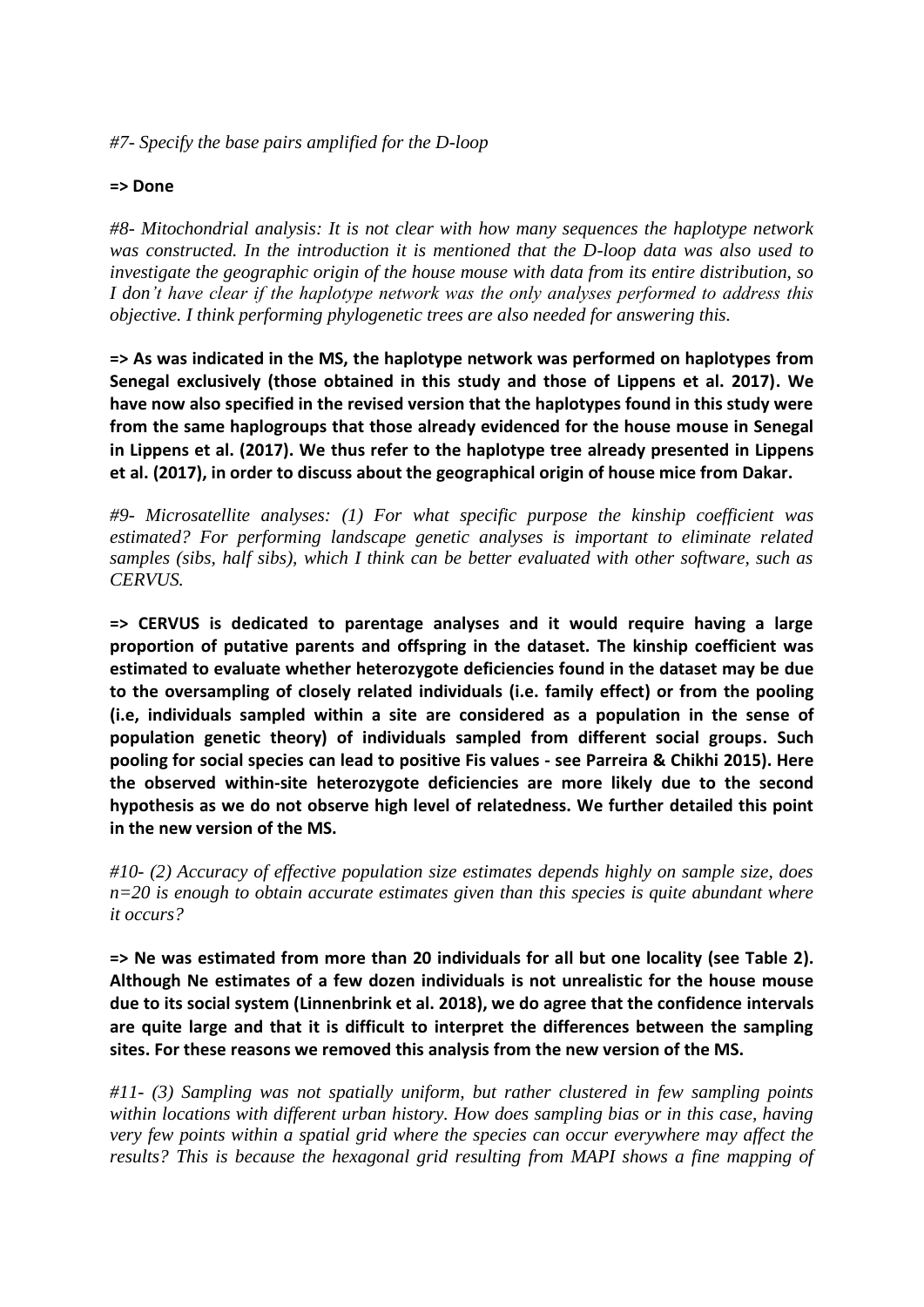*genetic discontinuities (gradient colors), but this the spacing between some sampling locations is not small.* 

### **=> Please see our answer to the comment #1 where we detail how we have assessed the possible bias that could results from the smoothing of a small spatial network of localities.**

*#12- Results: -The first sentence can be omitted.*

#### **=> Done**

*#13-Improve flow of the sentence about the number of D-loop haplotypes.* 

#### **=> Done**

*#14-The information of haplotype frequency by city regions is hard to follow as it is mainly descriptive, I think a figure will help, figure S3 should be in the main text.* 

#### **=> This has been done. Information on haplotypes is now presented Fig 1 in the MS.**

*#15- What does it mean to have a kinship value f 0.2 in terms of relatedness? I still think a more specific relatedness analysis is needed, to know if related samples were taken and if need to be omitted for further analyses.* 

#### **=> Please see our answer to comment #9.**

*#16- Please mention the allelic richness values for the two groups: ancient villages and the European settlement, just mentioning they are significant different, does not tell much about the relative difference. And, for the other diversity measures? The trend was the same, higher in the first European settlements?* 

**=> In the new version of the MS we removed this comparison and, following the suggestion of the Editor, we now further analyze the relationships between genetic estimates computed for each site (allelic richness, expected heterozygosity and local-Fst) and cityscape variables (including historical variables) using a buffer approach and Spearman correlation coefficient as well as Random Forest analyses. Please see our answer to the last comment of the editor.**

#### *#17- Ne values are not mentioned in results*

#### **=> This analysis has been removed in the revised version of the MS**

*#18- The removal or not of IDG was not mentioned in methods for the IBD test. Which is the explanation for performing this?*

**=> This point was clarified in the Method section of the revised version of the MS. As an island, IDG is clearly isolated from the rest of the peninsula (see results of the STRUCTURE analysis). As we were interested in analyzing and relating the genetic structure to the**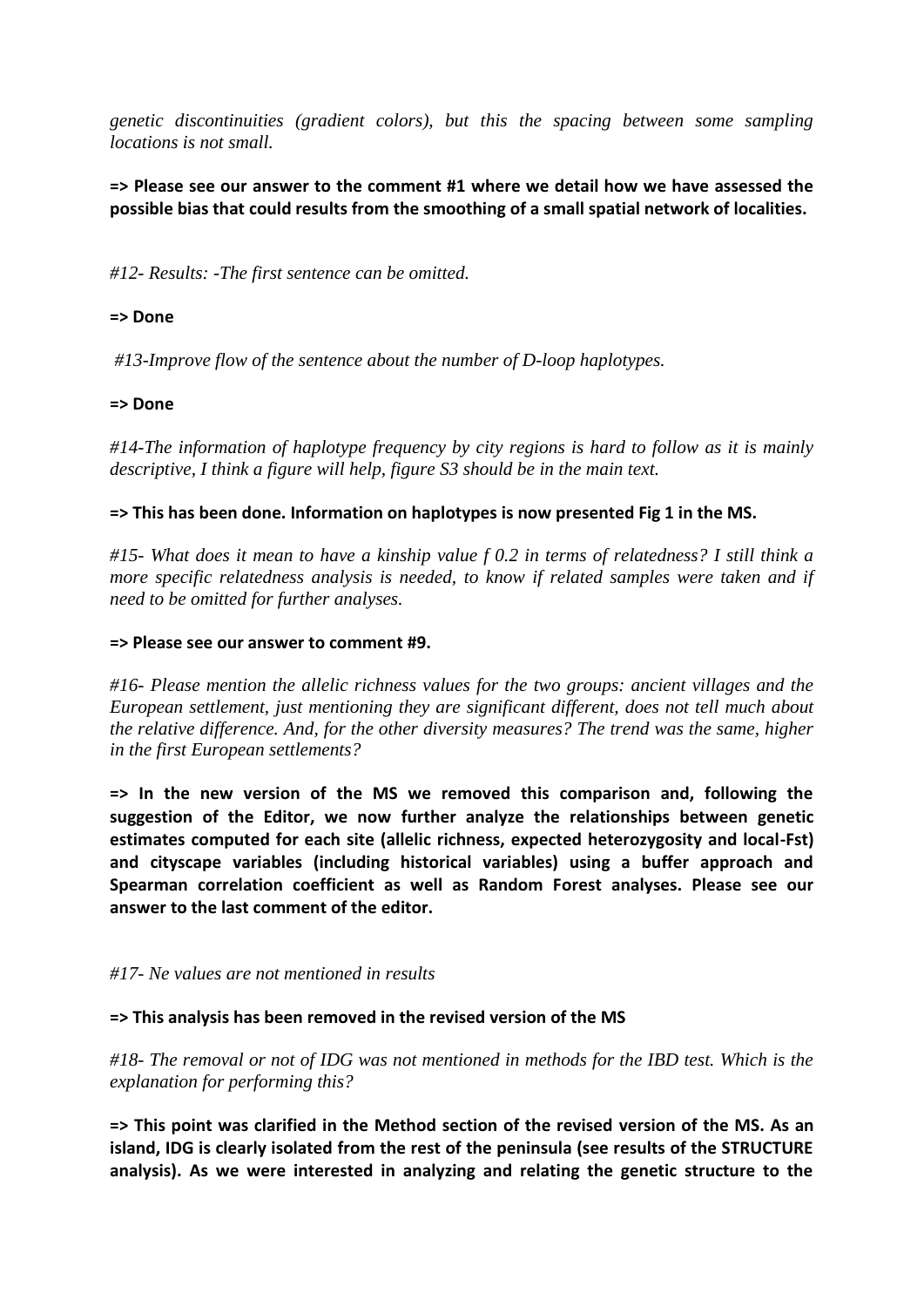### **structure of the cityscape, considering IDG in the MAPI analysis would only tell us that water acts like a barrier to gene flow, which we already knew from the clustering analysis.**

#19- Discussion -I think results, discussion and the figure 2 will be easier to follow and understand if instead of naming urban 1 to urban 6, the name of what this classes represent is mentioned. For e.g, until discussion I knew that urban 5 refers to industrial areas.

### **=> We do agree and the land cover classes have been renamed as suggested. We also moved the Table presenting these different classes from the supplementary material to the main text (now Table 1).**

#20- Conclusion. -In my opinion the conclusion should state only stress the main finding and the implication of the results. The statement about the challenges and limitation of sampling in this type of studies should go into discussion and also adding what type of implications may have on the type of analyses used and the results found.

#### **=>The conclusion has been re-written as such.**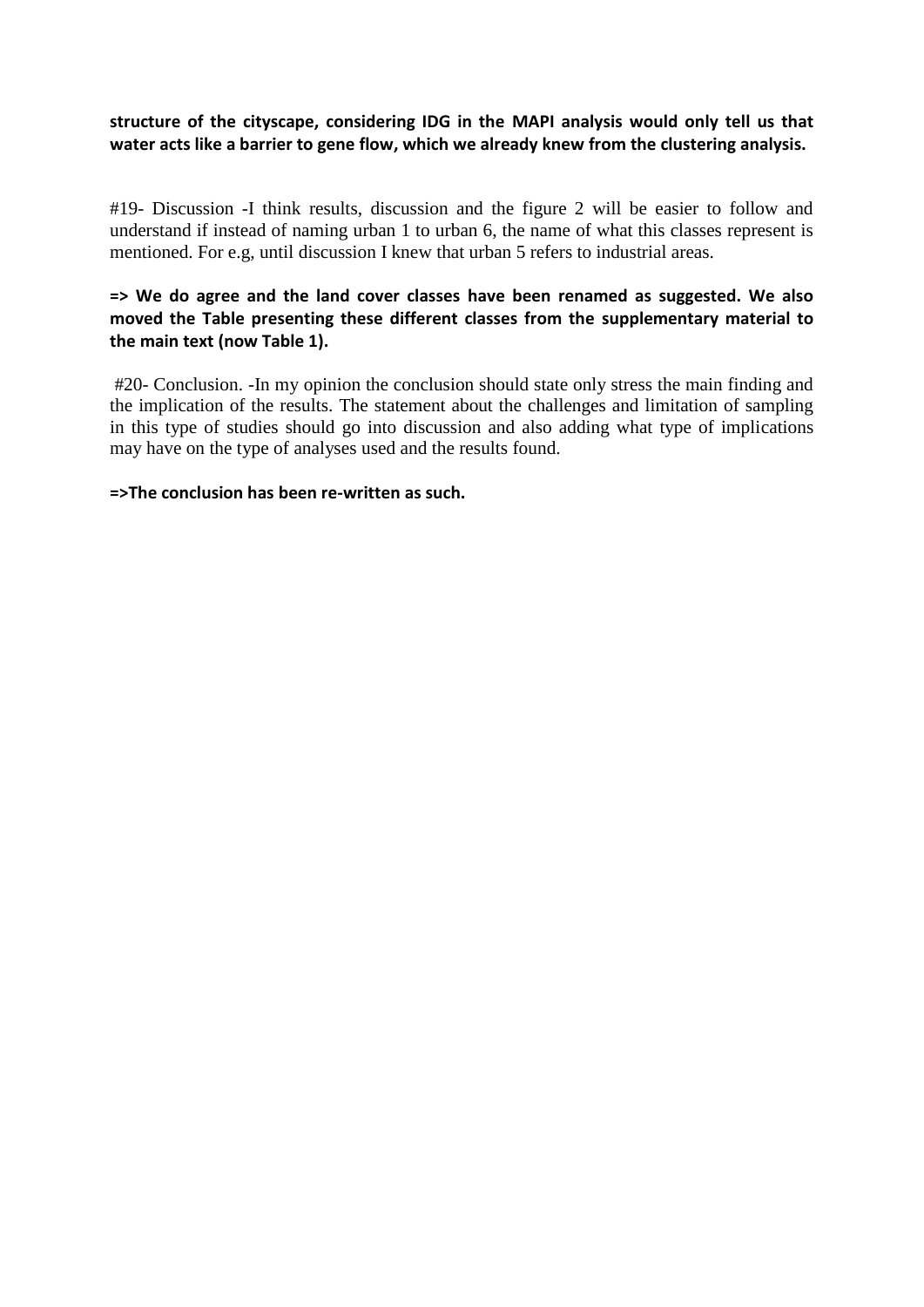# **Review 2 (Tuomas Aivelo)**

I have two major issues with the manuscript.

*#1- Firstly, it is unclear to me how the authors can differentiate between the effects of current urban structures and the historical structure of the urban landscape. I am not familiar with Dakar, but one would suspect that areas built at different time periods have different structural properties for house mouse and thus there would be correlation between time of urbanization and/or connection to urban area and the structural property of the area from the point of view of gene flow. Looking at the different patterns of prevalence of land covers, they do seem to partly correlate with the pattern of urban extension. It seems to me that the authors just assume that any genetic structure would be due to historic urban expansion. Why is that? Furthermore, the intriguing discrepancy between time since the connection to the early settlement and first occurrence of built-up areas suggests that there is more complex interplay of different aspects of urban structure than it first it seems.*

**=> Regarding the correlation between the historical development of the city and the spatial variation of the structural properties: in the new version of the MS, we analyzed the correlation between the land cover variables describing the current cityscape using a spatial PCA. This analysis was done using a 100m resolution raster derived from Borderon et al. 2014. We also provide historical information on the development of the city since the colonial period to these days (see Supplementary material, section 1). Based on both, we merged some classes of land cover are they are spatially highly imbricated (at a resolution finer that what can be retrieved from the MAPI analysis with the sampling size at hand) due to historic urbanization policies. We also present the Spearman correlation coefficient for all pairs of variables computed within the MAPI grid cells (Table S3.3 – Supplementary material, section 3). As could be expected, the historical variables "Builtup" and "Connection" are correlated between them and with the urban habitat "Old City" and "Industrial", which both rapidly expanded North to the first European settlement during the 40-50s (the class "Industrial" being other all less frequent than the class "Old\_city"). We also use different approaches to investigate the relationships between the level of differentiation (MAPI smoothed-Fst) and the cityscape variables (current and historical) including Random Forest algorithms, which allow ranking the importance of each predictor variable using a permutation procedure that can be conditional to other variables (handling of multicollinearity). In RF, high correlation between variable predictors generally result in very similar importance values for these variables as one or the other can be used for splitting when building the tree.** 

**The pattern of correlation between the current urban habitats and each of the historical variable is quite similar: highest level of correlations of both historical variables are with "Old\_City" and "Industrial" and there is no or a very weak correlation with the variable "Spontaneous" and "Residential". Despite this similarity, the variable "Built-up" is not identified by the RF or the CAR model as an important variable to explain the global genetic pattern while the variable "Connection" is clearly one of the most significant predictor to explain the variation in MAPI smoothed-Fst values (Table 3 and supplementary material, section 3). If the structural properties of an area were mainly dependent on the time at which it has been built-up, we could expect to have a similar impact of both historical variables.**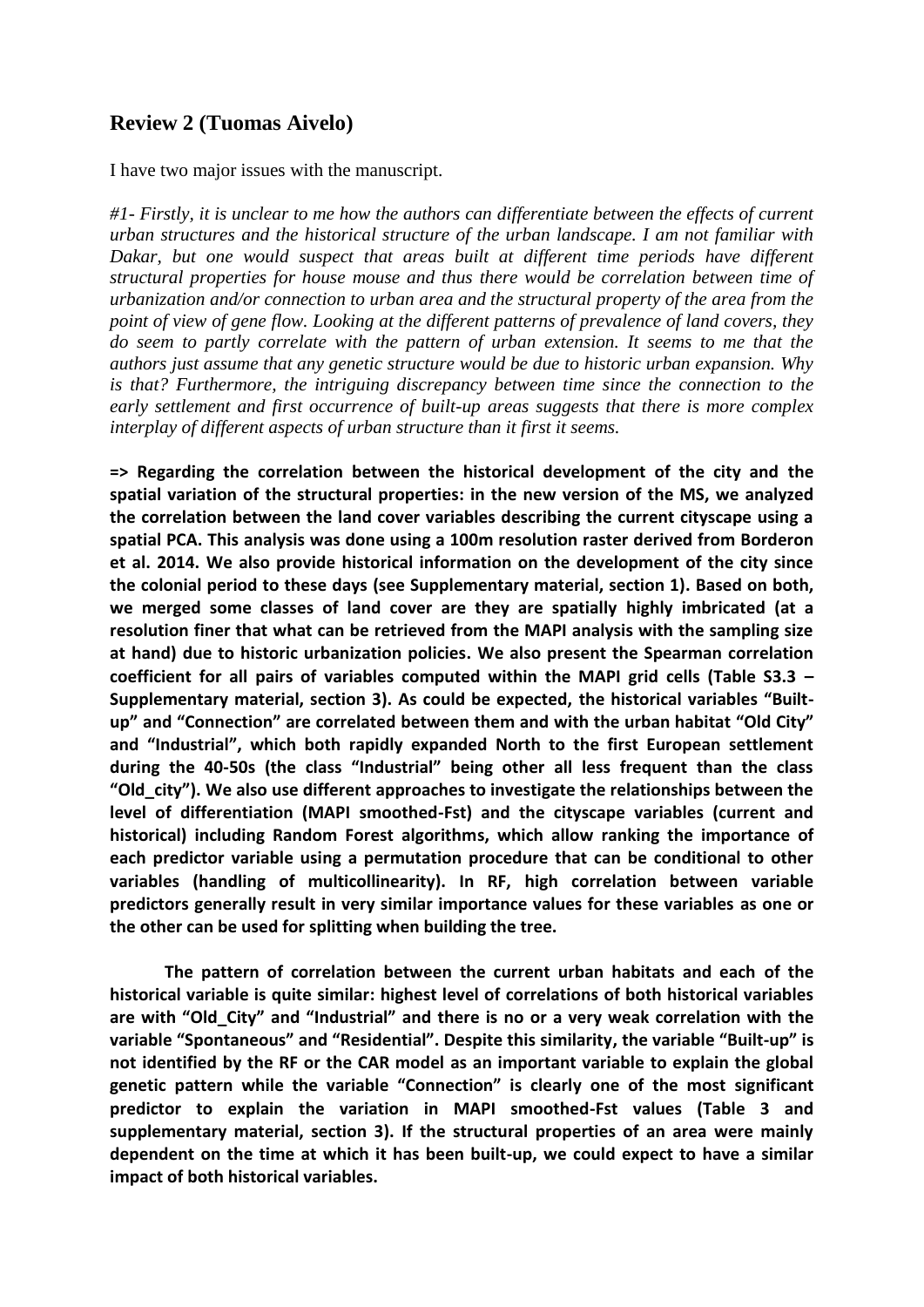**Regarding the comment about the discrepancy between the time since the connection to the early settlement and the first occurrence of built-up areas, as we did try to explain in the previous version of the MS, it results from the presence of the Lebou villages (Ouakam, Yoff and Ngor) in the North of the Peninsula. These villages were clearly identified as builtup areas in our early maps (see map of 1862 in Fig 1) while they have been among the last areas to be connected to the first European settlement connected (see maps of 1993 and 2001). These villages have now been absorbed in the city, however there are associated to high levels of differentiation, which suggest that even if the house mouse has been introduced in these village quite early, they have been quite isolated for a long time. This supports the hypothesis that historical gene flow intensity across the peninsula has been primarily dependent on the urban expansion. We now discuss this point in the discussion.**

**To summarize, we do not think that the observed genetic structure is only due to historic urban expansion but we do believe that this process still strongly reflects in the retrieved genetic structure, at least when using integrative genetic estimates such as Fst. The main message we wanted to pass was that the temporal dynamics of urban expansion and the current characteristics of the cityscape are likely to interplay in shaping the current genetic patterns of the house mouse in Dakar. We have tried to be more precise about this point in the new version of the MS and we also changed the title in this sense.**

*#2- Second issue is the structure and clarity of discussion: the authors now discuss in length the introduction of house mouse to Dakar, which seems secondary to what they have actually studied. It might make sense to just state that the genetic pattern is in line with the idea that mouse was introduced to first continental settlement at the south of Cap-Vert. In some parts of the discussion, the authors could make a clearer connection with their work and what they are arguing. For example, in the paragraph on trustworthiness the authors clearly have something important to say, specifically with their second point, but it is not clear how this is related the methods or results of this work. I would reorganize the contents of discussion and try to be more concise.*

**=> We agree with the reviewer and we have strongly reduced the part of the discussion concerning the introduction of the house mouse in the revised version. The discussion has also been re-written to account for new results.** 

#### *Minor issues:*

*#3- In first paragraph of Introduction, the authors oppose "numerous species" and "commensal species". Arguably also some commensal species can be spatially isolated in cityscape. Thus I find introducing commensal species as those which can easily disperse in urban landscape a bit strange. Maybe just state that some species can disperse more easily than others in urban landscape?* 

#### **=> We agree with the reviewer. The paragraph has been clarified.**

*#4- In second paragraph, yes, rodent control is costly (how costly?), but "weighs heavily on city's budget" sounds like an overkill. My hunch is that more often than not, rodent control is just seen as essential "this has to be paid" part of budgets.*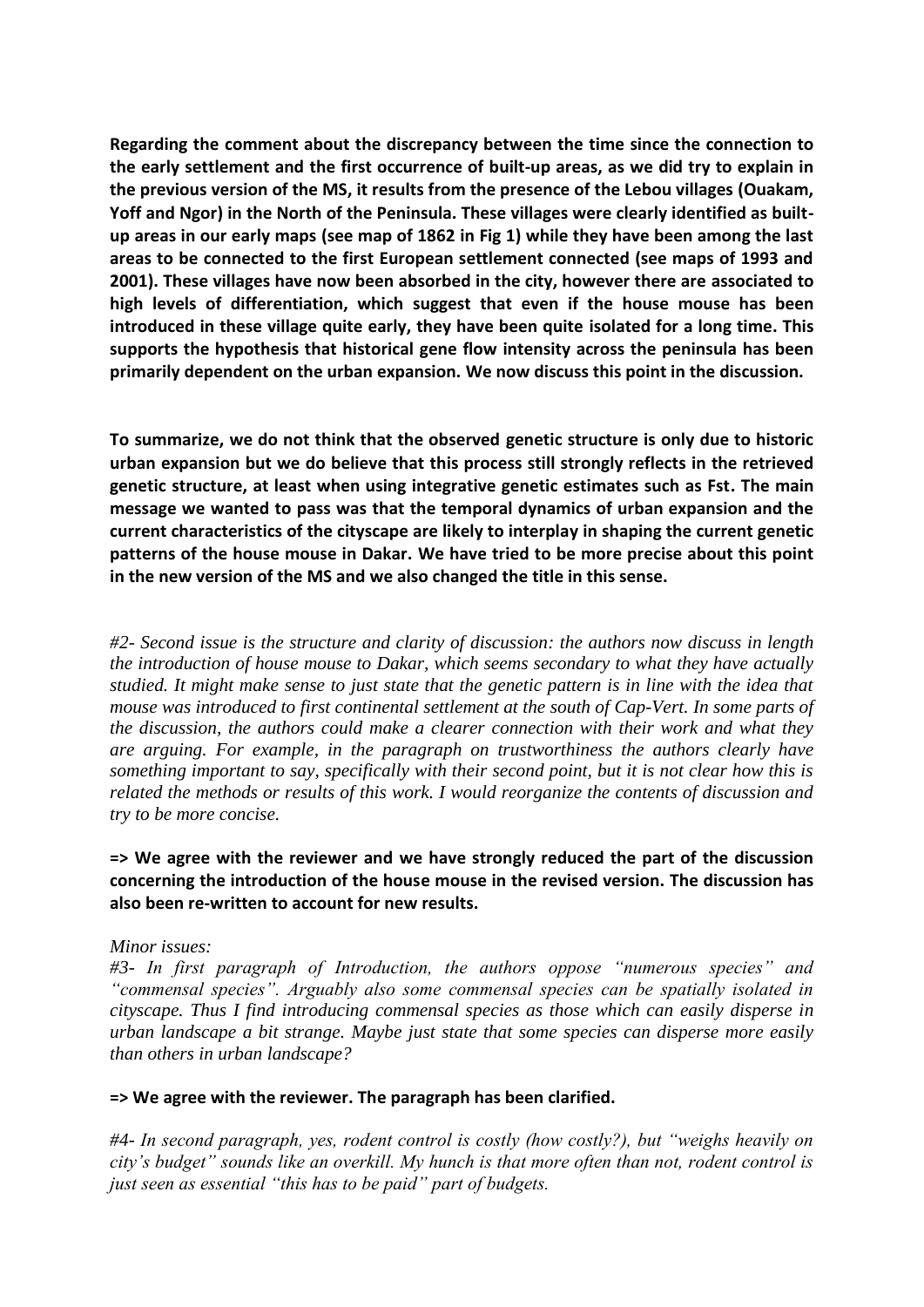#### **=> We agree with the reviewer. The sentence has been modified.**

*#5- The first argument on the importance of spatiotemporal variation in gene flow seems to relate more actual movements of rodents than gene flow. If we know that rodents move from building to building, doing population genetics does not really give any additional help. The second and third argument are more on point.* 

**=> We have deleted this first argument in the new version.** 

*#6- In "Spatiotemporal pattern of urbanization": what is 'strict vegetation'?* 

**=> We have now simplified the description of the land cover class "vegetation" as all the details presented were not needed to understand the typology. We initially wanted to explain that we had merged categories retrieved from Borderon al. (2014) that distinguished areas with vegetation only and areas where vegetation is mixed with bare ground (as can be identified from satellite image). The merging was based on the fact that both types of habitat are unfavorable for the house mouse and then are likely to affect population size and/or dispersal in the same way (e.g. desert resource areas).**

*#7- In "Mitochondrial sequence analysis" the authors outline how they consider urban areas linked. I do not disagree with their approach, but it would be good to argue how their approach suits for house mouse by outlining what do we know (or do not know!) about house mouse biology/dispersal in urban environment.* 

**=> We do apologize as we do not understand the matter addressed by this comment. We did not relate the variability in mitochondrial sequences to the urban features but just pointed out that haplotype diversity was greater in sampling sites located in the southern part of the Cap-Vert Peninsula near to the first European settlement.**

*#8- The authors refer numerous times to applied aspects of their work, but it is not clear how straightforward it is. Is it sensible to have pretty much the whole downtown of Dakar as a simple target for eradication program, as I understood they are saying in the final paragraph of Discussion?* 

**=> We agree with the reviewer that it would be great to have more straightforward recommendations in terms of rodent control. However, we think that we are yet hardly in a position to be able to do that as we now more clearly state at the end of the discussion.** 

**We did not want to imply that the whole downtown of Dakar could constitute a unique target for eradication (supposing that eradication is even possible). We were suggesting that the large industrial area running along the railway is very likely to sustain a very dense and connected network, and that as such this particular area should probably be considered as a whole unit for control actions. The other suggestion was that in habitat that are less likely to sustain high densities more local actions of control could still be efficient, especially in a context where vegetation is abundant as it is likely to limit both population size and recolonization probability.**